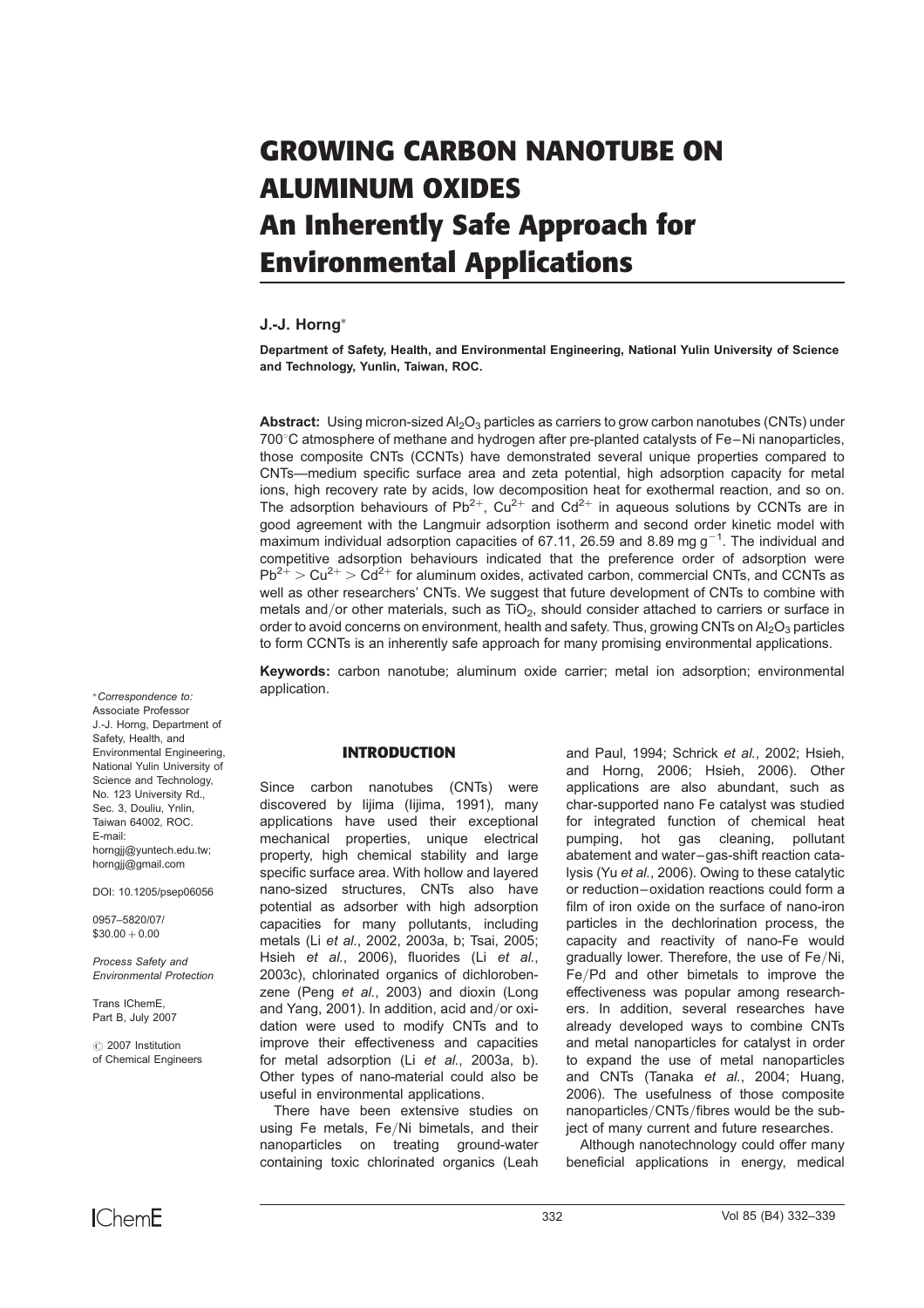and environmental fields, nanoparticles present large and somewhat unknown risks yet to be identified in environmental, health and safety (EHS) management (Thayer, 2006). One report is concerned about that the single-walled carbon nanotubes (SWCNTs) would ignite when exposed to a conventional photographic flash (Ajayan et al., 2002). On the other hand, Kashiwagi et al., (2004) analysed the thermal and flammability properties of polypropylene/multi-walled carbon nanotubes (PP/MWCNTs) nanocomposites and found an increase in the radiation in-depth absorption coefficient by the addition of MWCNTs to PP. Yu et al., (2005) studied the thermal decomposition process of CNT/SiO<sub>2</sub> precursor powders prepared by rapid sol–gel method and found that the faster heating rate as CNTs combusting would generate higher temperature. Pritchard (2004) further concluded that an increasing range of materials as nanopowders would be capable of generating explosive dust clouds. Thus, growing concerns over the impacts of nanoparticles were probably due to 'massive disconnect[ion]' between EHS efforts of research and business development (Ajayan et al., 2002).

In sum, CNTs were demonstrated as good adsorbents for pollutants and Fe/Ni particles were as good catalysts in may recent researches. As their dimensions were reduced to nano-sizes, they also posed concerns and threats to EHS management during their life cycle of usage. Hence, if micro-sized carriers could support those CNTs and Fe/Ni nanoparticles in order to maintain highly effective functions and to reduce potential EHS at the same time, the applications of these new composite materials would be vary desirable. This study will discuss several environmental applications of innovative composite materials of growing CNTs and Fe/Ni on micro-sized aluminum oxides ( $\alpha$ -Al<sub>2</sub>O<sub>3</sub>). Those composite CNTs (CCNTs), combining Fe/Ni nanoparticles, CNTs and carrier of  $\alpha$ -Al<sub>2</sub>O<sub>3</sub>, have demonstrated some unique properties—medium specific surface area and zeta potential, high adsorption capacity for metal ions, high recovery rate by acids, low decomposition heat for exothermal reaction, and so on (Horng and Hsieh, 2005; Horng et al., 2006a, b; Horng and Hsieh, 2005; Hsieh et al., 2006). By integrating the results from several recent studies, the benefits and shortcomings of CCNTs applications will be discussed in this paper.

# EXPERIMENTAL

## CCNTs Preparation

The carrier particles of micro-sized  $Al_2O_3$  particles are initially cleaned in acid aqueous solution with ultrasonic vibration. After cleaning, the  $Al_2O_3$  particles are sensitized in sensitization solution  $(SnCl<sub>2</sub> + HCl)$  and then activated in activation solution (PdCl<sub>2</sub> +HCl). After sensitization and activation, a film of Fe–Ni nanoparticles can be electrolessly deposited on the  $Al_2O_3$  particles in an aqueous solution containing  $Fe^{2+}$  and  $Ni^{2+}$  ions. The composition of the electroless plating bath and the its operation parameters are reported elsewhere (Hsieh et al., 2006; Hsieh, 2006).

The  $Al_2O_3$  carrier particles, on the surface of which had been deposited a film of Fe–Ni nanoparticles, were heated to  $700^{\circ}$ C and held at this temperature for a half hour in a  $N_2$  atmosphere with a flow rate of 120 cc min<sup>-1</sup>. The  $N_2$ 

atmosphere was then replaced by  $CH<sub>4</sub>$  gas, the flow rate of which was also 120 cc min $^{-1}$ . In the CH<sub>4</sub> atmosphere CNTs were grown on the surface of  $Al_2O_3$  particles with the Fe–Ni nanoparticles as catalyst. The characteristics of CNTs, Fe-Ni nanoparticles and  $Al_2O_3$  were measured and observed by electron microscopy for morphology, BET method for special surface area and Zeta potential test for surface charge (Hsieh et al., 2006; Hsieh, 2006).

The weight percents of CNTs, Fe–Ni nanoparticles and  $Al_2O_3$  particles were 32, 12 and 56%, respectively. The specific surface area of CCNT and  $Al_2O_3$  particles was 31.58 and 9.30  $\text{m}^2$  g<sup>-1</sup>. From the weight percent of CNTs, we deduced that the specific surface area of CNTs alone would be  $98.69 \text{ m}^2 \text{ g}^{-1}$  (Hsieh *et al.*, 2006). For comparison, active carbon powders (denoted C) from Merk, commercial multi-wall CNT of MWCNT 2040 from ConYuan Biochemical Technology Co. Ltd, Taiwan (denoted CBT), and  $\alpha$ -Al<sub>2</sub>O<sub>3</sub> particles with Fe–Ni nanoparticles were also tested.

Those CCNTs were observed by TEM and FE-SEM (Figure 1). It shows clearly that the growth mechanism of





Figure 1. TEM image of CNTs on CCNTs and SEM image of aggregated CCNTs. (a) TEM image of CNTs with Fi–Ni particles on tips on CCNTs. (b) SEM image of aggregated CCNTs.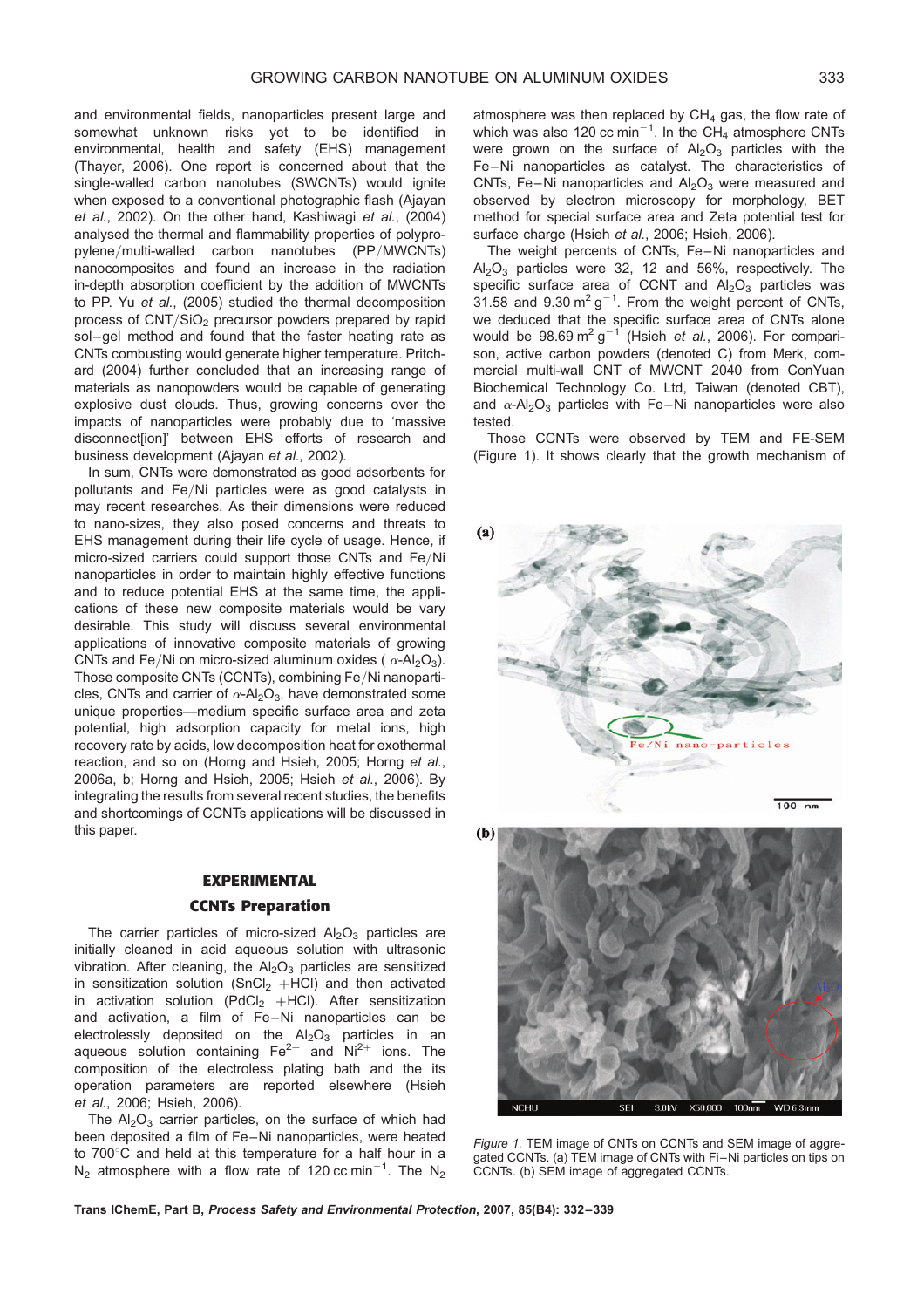CNTs on  $Al_2O_3$  particles with Fe–Ni nanoparticles as catalyst was 'top growth'. The CNTs grown on the surface of  $Al_2O_3$  particles were curved and tangled with each other and had multi-walled structure micrometers in length and nanometers in diameter. The contents of CCNTs that adsorbed  $Pb^{+2}$  was also analysed by XRD and found the existence of  $Al_2O_3$ , graphite, Ni and Fe/Ni alloy (Figure 2; Horng et al., 2006). The Zeta potential tests indicated that the iso-electric point (IEP) value of CCNTs is about 7.0—between the CBT (about 5) and the pure  $\alpha$ -Al<sub>2</sub>O<sub>3</sub> (about 9.5). From these IEP values it can reasonably deduced that CNTs growing on  $\alpha$ -Al<sub>2</sub>O<sub>3</sub> would modify surface charges and distribution on  $\alpha$ -Al<sub>2</sub>O<sub>3</sub> (Tsai, 2005).

# Adsorption Tests

The individual and competitive adsorption capacities of  $Pb^{2+}$ , Cu<sup>2+</sup> and Cd<sup>2+</sup> from aqueous solutions were studied for the adsorbents of  $\alpha$ -Al<sub>2</sub>O<sub>3</sub>, powdered activated carbon (C), and commercial CNTs (CBT) and CCNTs (Hsieh et al., 2006; Tsai, 2005). All adsorption experiments were carried out in aqueous solutions containing  $Pb^{2+}$ , Cu<sup>2+</sup> and  $Cd^{2+}$  at room temperature, at pH 5, and for 30, 60, 120, 180, 240, 300 and 360 min. In adsorption experiments, the concentrations of  $Pb^{2+}$ , Cu<sup>2+</sup> and Cd<sup>2+</sup> were prepared by nitrate salts and the concentrations of the adsorbents were prepared at 0.05, 0.1, 0.15, 0.2, 0.25 and 0.3 g per 100 ml. The pHs of the solutions were set at 5 and were adjusted by  $0.1 M$  HNO<sub>3</sub> and  $0.1 M$ NaOH. For regeneration tests, the adsorbed metals were desorbed by 0.5 eq/L g nitric acid by magnetic stirring of 120 rpm. After four–hour on a rotary vibrator (TS-580 batch shaker) for adsorption equilibriums, the filtrates were obtained and analysed by filtering through  $0.45 \mu m$ filters. Concentrations of metal ions before and after adsorption were measured in solutions by an inductively coupled plasma atomic emission spectrometer (ICP-AES) on GBC Integra XMP and the adsorbed quantities of heavy metals were calculated from the differences.

## Tests by Differential Scanning Calorimetry (DSC)

Scanning experiments were performed on a Mettler TA8000 system coupled with a DSC821<sup>e</sup> measuring cell that can withstand pressure up to about 100 bar. STAR<sup>e</sup>

graphite



Figure 2. The XRD diagram of CCNT with no detection of adsorbed  $Pb^{+2}$  (Horng et al., 2006).

software was used for acquiring curve traces. An aluminum standard pan was used to avoid evaporation of the CNTs during scanning. The scanning rates chosen for the temperature range from  $30-640^{\circ}$ C were  $2^{\circ}$ C min<sup>-1</sup> and  $4^{\circ}$ C min<sup>-1</sup> (for accuracy purposes) under atmospheric air. The amounts of materials that tested were 1.28 mg for C and CBT, 4.00 mg for CCNTs (with carbon content 1.28 mg same as for C and CBT) and 2.72 mg for  $Al_2O_3$ as reported elsewhere (Horng et al., 2006).

# RESULTS AND DISCUSSION

# Adsorption of Metal Ions by CCNTs and Others

The growing of CNTs on  $\alpha$ -Al<sub>2</sub>O<sub>3</sub> was successful and the resultant CCNTs were used to adsorb  $Cd^{+2}$ ,  $Cu^{+2}$  and  $Pb^{+2}$ . The equilibrium of metal adsorption reached their maximum capacities after around 240 min (4 h) as shown in Figure 3. Removals g metal ions were determined to be maximum by CCNTs, followed by powdered activated carbon (C), commercial CNTs (CBT) and  $\alpha$ -Al<sub>2</sub>O<sub>3</sub> for Pb<sup>+2</sup>,  $Cu^{+2}$  and  $Cd^{+2}$  [Figure 4(a)–(c)]. For CCNTs with 40 mg  $L^{-1}$  of adsorbates, the maximum adsorption capacities for Pb<sup>+2</sup>, Cu<sup>+2</sup> and Cd<sup>+2</sup> are 36, 22 and 8.4 mg g<sup>-1</sup> (Figure 3). These results indicate that the adsorption preference order is  $Pb^{+2}$  > Cu<sup>+2</sup> > Cd<sup>+2</sup> and the adsorption of those metal ions by CCNTs is superior to those of CBT and C. In addition, a sedimentation test for CCNTs and CBT was performed in order to observe operational convenience (Tsai, 2005). CCNTs would disperse in solutions but would centrifuge or filter easier than that of CBT.

The isothermal adsorption model of  $Pb^{+2}$ , Cu<sup>+2</sup> and Cd<sup>+2</sup> onto adsorbents of CCNTs, CBT, C and  $Al_2O_3$  were analysed by following the equations in Table 1.

Langmuir isotherm 
$$
\frac{1}{q_e} = \frac{1}{q_m} + \frac{1}{q_m K_e C_e}
$$
 (1)

$$
Freundlich isotherm\,q_e = K_f C_e^{1/n}
$$
 (2)

where  $K_{e}$  and  $K_{f}$  are the Langmuir and Freundlich constants.

By comparing the  $R^2$ , the Langmuir isotherms were the best fit models for all absorbents on adsorbing metal ions and the maximum capacities (am) of adsorbents were determined. Thus, the results implied that one atomic layer of adsorbates (Pb<sup>+2</sup>, Cu<sup>+2</sup> and Cd<sup>+2</sup>) formed on the surface of adsorbents (Tsai, 2005).



Figure 3. Adsorption capacities and equilibrium time for Pb<sup>+2</sup>, Cu<sup>+2</sup> and  $Cd^{+2}$  adsorption on CCNTs.

Trans IChemE, Part B, Process Safety and Environmental Protection, 2007, 85(B4): 332–339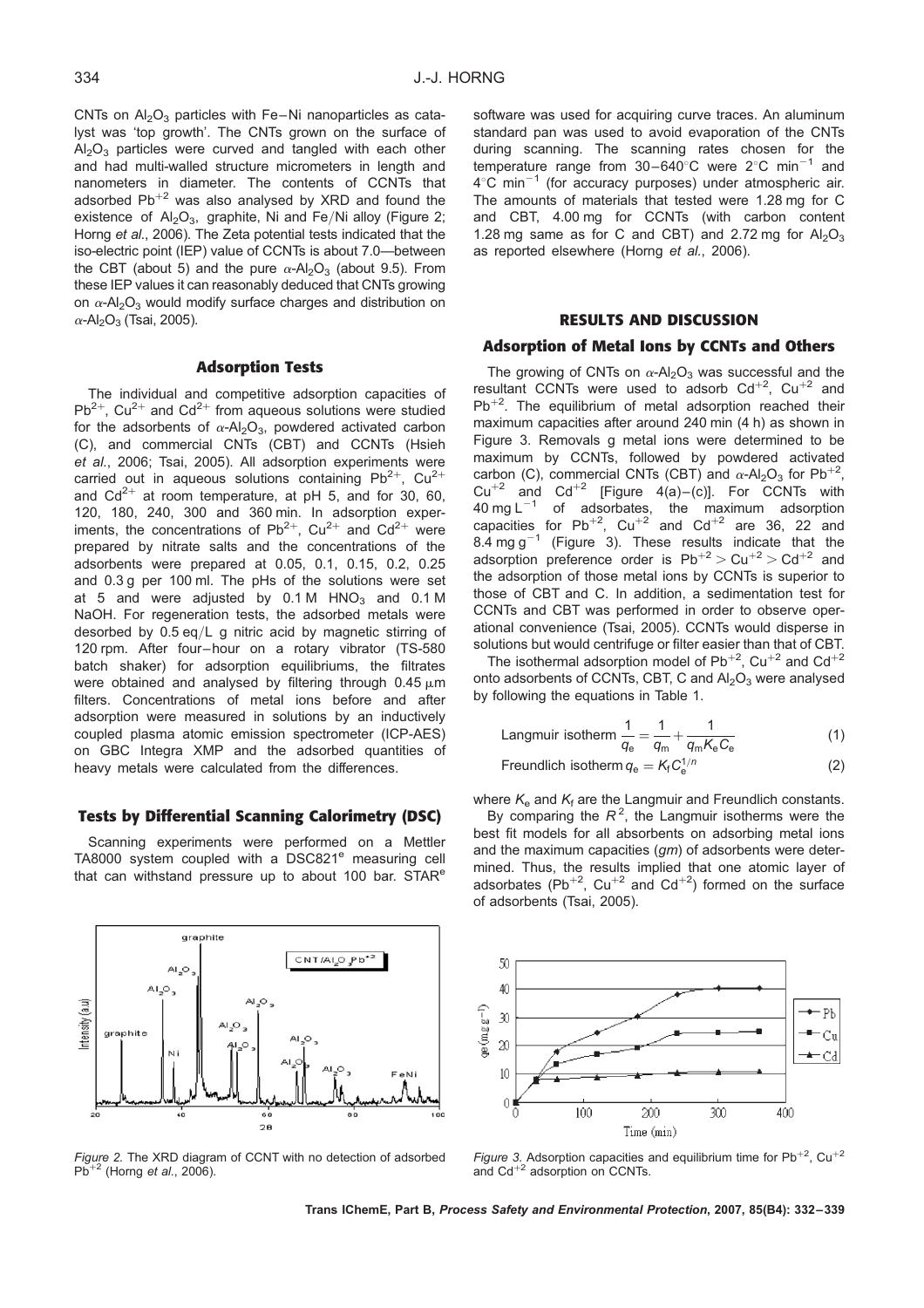

Figure 4. Removal percentages of (a)  $Cd^{+2}$ , (b)  $Cu^{+2}$  and (c)  $Pb^{+2}$ adsorption on different dosages of  $\alpha$ -Al<sub>2</sub>O<sub>3</sub>, C, CBT and CCNTs.

The kinetic behaviours of adsorption were also fitted with two models: The first order kinetic model can be expressed by

$$
\frac{dq_t}{dt} = k_1(q_e - q_t),\tag{3}
$$

where  $q_{\rm e}$  and  $q_{\rm t}$ , in mg g $^{-1}$ , are the metal quantities adsorbed by adsorbent at time  $t = \infty$  and  $t = t$ , respectively. The equation transformed into

$$
\log (q_{\rm e} - q_{\rm t}) = \log q_{\rm e} - \frac{k_1}{2.303} t \tag{4}
$$

The second order kinetic model is expressed by

$$
\frac{dq_{\rm t}}{dt} = k_2(q_{\rm e} - q_{\rm t})^2 \tag{5}
$$

and it can be transformed into

$$
\frac{t}{q_{t}} = \frac{1}{k_2 q_e^2} + \frac{1}{q_e} t
$$
 (6)

The data were transformed to log  $(q_e - q_t)$  versus *i* and  $t/q_t$ versus  $\iota$  and the regression results are shown in Table 2. By comparing regression coefficients  $(R^2)$  and  $q_{e,exp}$  with  $q_{e,cal}$ the results of the kinetic behaviours matched better with the second order model (Tsai, 2005).

Several problems would associate with inherent properties of nanoparticles, such as large, reactive and charged surfaces. Those CCNTs yielded preference adsorption order of s  $Pb^{2+}$  >  $Cu^{2+}$  >  $Cd^{2+}$  and higher than those for aluminum oxides, powder activated carbon and commercial CNTs. Those results of preference order were similar to the results by other researchers (Li et al., 2003a). In sum, the adsorption behaviours of  $Pb^{2+}$ ,  $Cu^{2+}$  and  $Cd^{2+}$  in aqueous solutions by as-grown CNTs on  $\alpha$ -Al<sub>2</sub>O<sub>3</sub> particles (CCNTs) are in good agreement with the Langmuir adsorption isotherm and second order kinetic model with maximum individual adsorption capacities of 67.11, 26.59 and 8.89 mg  $g^{-1}$  (as shown in Table 3). Those results were slightly lower than acid/oxidation modified surface of CNTs by Li et al. (2003a) but higher than as grown CNTs (Li et al., 2002).

The adsorption of metal ions on CCNTs could be desorbed by various concentrations of HCI and  $HNO<sub>3</sub>$  solution--performed for 10 mg  $I^{-1}$  Pb<sup>+2</sup> solution in Figure 5. With six regeneration cycles, the capacity of CCNTs still maintained above 20 mg g<sup>-1</sup>. In addition, the recovery ratios reach above 85% for 0.15 eq/L of HCl and were above 90% for 0.2 eq/L of  $HNO<sub>3</sub>$ . In those regeneration processes, the catalytic Fe-Ni nanoparticles would dissolve by the regenerant acids in the first cycle. In the later cycles, concentrations of Fe and Ni dissolved in acid regenerants would be very small as shown elsewhere (Horng et al., 2006a; Tsai, 2005).

## Thermal Decomposition of CCNTs by DSC Testing

Recent researches indicated that MWNT even could retard flame by uniform laying on polypropylene surface (Kashiwagi et al., 2004). We used the non-isothermal method of DSC to determine the thermal decomposition hazards of different types of carbon— $\alpha$ -Al<sub>2</sub>O<sub>3</sub>, C, CBT and CCNTs (Figure 6). Although CBT had the highest onset temperature, its heat of decomposition is only moderate (about 70 mass% of powdered activated carbon, C). Those results were somewhat compatible with the results of MWNT and  $CNT/SiO<sub>2</sub>$  precursor powders by Yu et al. (2005). They obtained the peak temperature of MWNT at  $5^{\circ}$ C min<sup>-1</sup> to be 659 $^{\circ}$ C (738 $^{\circ}$ C at  $10^{\circ}$ C min<sup>-1</sup>) and experienced thermal delayed effects. Kashiwagi et al. (2004) further observed that with 7.1 mass% catalyst iron particles in MWCNTs would show no effect on heat release but smoldering at the end of combustion. They concluded that the thermal conductivity of MWCNTs on PP surface would somewhat reflect the incident radiation and hence reduce the transmitted flux. Those CCNTs (Figure 6) demonstrated a similar deflection

Trans IChemE, Part B, Process Safety and Environmental Protection, 2007, 85(B4): 332–339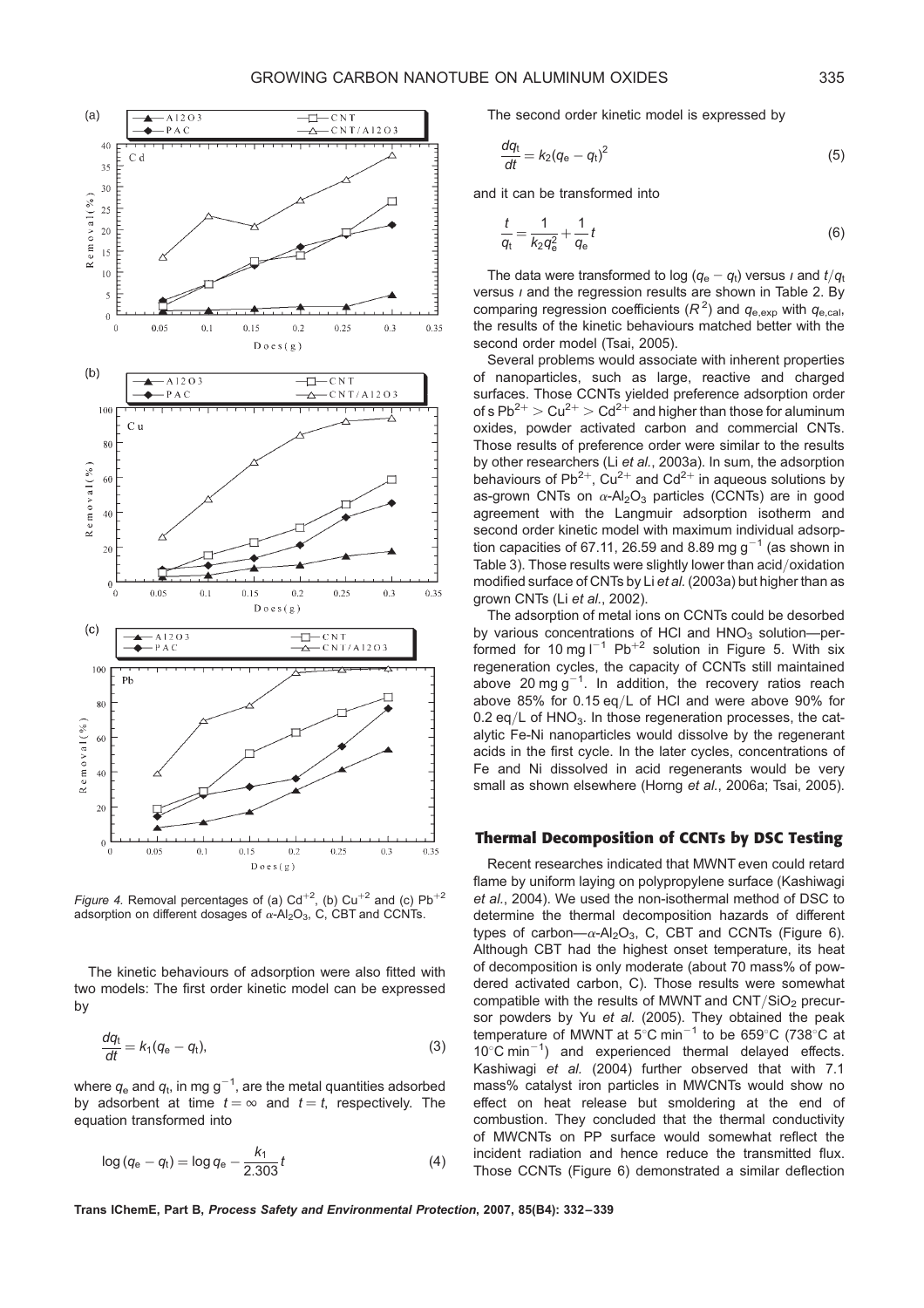Table 1. The isothermal adsorption models for adsorption of Pb<sup>+2</sup>, Cu<sup>+2</sup> and Cd<sup>+2</sup> by various adsorbents (Tsai, 2005; Horng et al., 2006a).

| Adsorbent                               | Metal ion | Langmuir                 |                             |       | Freundlich |                             |       |               |
|-----------------------------------------|-----------|--------------------------|-----------------------------|-------|------------|-----------------------------|-------|---------------|
|                                         |           | $qm \text{ (mg g}^{-1})$ | $K_e$ (I mg <sup>-1</sup> ) | $R^2$ | n          | $K_f$ (I mg <sup>-1</sup> ) | $R^2$ | pH range      |
| $\alpha$ Al <sub>2</sub> O <sub>3</sub> | Pb        | 8.92                     | 0.09                        | 0.997 | 2.12       | 1.30                        | 0.953 | $5.87 - 6.01$ |
|                                         | Cu        | 6.97                     | 0.16                        | 0.997 | 2.08       | 1.22                        | 0.971 | $5.80 - 6.29$ |
|                                         | Cd        | 2.00                     | 0.16                        | 0.994 | 1.84       | 0.34                        | 0.984 | $6.30 - 6.53$ |
| C <sup>1</sup>                          | Pb        | 33.78                    | 0.01                        | 0.983 | 1.09       | 0.49                        | 0.977 | $5.85 - 6.02$ |
|                                         | Cu        | 11.79                    | 0.06                        | 0.998 | 1.48       | 0.86                        | 0.988 | $5.97 - 6.17$ |
|                                         | Cd        | 5.89                     | 0.17                        | 0.996 | 1.76       | 0.98                        | 0.987 | $6.63 - 6.86$ |
| CBT <sup>2</sup>                        | Pb        | 11.23                    | 0.04                        | 0.993 | 1.52       | 0.68                        | 0.979 | $5.08 - 5.14$ |
|                                         | Cu        | 7.14                     | 0.12                        | 0.996 | 1.86       | 0.99                        | 0.980 | $4.82 - 5.11$ |
|                                         | Cd        | 6.19                     | 0.18                        | 0.997 | 1.94       | 1.94                        | 0.964 | $5.12 - 5.19$ |
| <b>CCNTs</b>                            | Pb        | 67.11                    | 0.04                        | 0.989 | 1.39       | 3.22                        | 0.974 | $5.05 - 5.34$ |
|                                         | Cu        | 26.59                    | 0.10                        | 0.987 | 1.66       | 2.91                        | 0.980 | $5.25 - 5.52$ |
|                                         | Cd        | 8.89                     | 0.13                        | 0.956 | 1.55       | 1.17                        | 0.926 | $5.28 - 5.78$ |

<sup>1</sup>Active carbon powders; <sup>2</sup>commercial CNTs.

Table 2. Kinetic adsorption model of adsorption of  $Pb^{+2}$ , Cu<sup>+2</sup> and Cd<sup>+2</sup> (Tsai, 2005; Horng et al., 2006a).

|                                                            | Metal ion | First-order kinetic model      |                                |                                               |       | Second-order kinetic model             |                                               |       |
|------------------------------------------------------------|-----------|--------------------------------|--------------------------------|-----------------------------------------------|-------|----------------------------------------|-----------------------------------------------|-------|
| Adsorbent                                                  |           | $q_{\rm e,exp}$ (mg g $^{-1})$ | $q_{\rm e,cal}$ (mg g $^{-1})$ | $k_1$ *10 <sup>2</sup> (1 min <sup>-1</sup> ) | $R^2$ | $q_{\rm e, cal}$ (mg g <sup>-1</sup> ) | $k_2$ *10 <sup>2</sup> (1 min <sup>-1</sup> ) | $R^2$ |
| $\alpha$ -Al <sub>2</sub> O <sub>3</sub><br>C <sup>1</sup> | Pb        | 7.37                           | 5.27                           | 1.11                                          | 0.977 | 7.59                                   | 0.63                                          | 0.994 |
|                                                            | Cu        | 6.43                           | 4.57                           | 1.01                                          | 0.940 | 6.49                                   | 0.79                                          | 0.993 |
|                                                            | Cd        | 2.48                           | 2.31                           | 7.83                                          | 0.966 | 2.50                                   | 1.24                                          | 0.985 |
|                                                            | <b>Pb</b> | 11.09                          | 9.91                           | 1.17                                          | 0.871 | 11.36                                  | 0.35                                          | 0.989 |
|                                                            | Cu        | 7.25                           | 4.12                           | 1.08                                          | 0.932 | 7.35                                   | 1.01                                          | 0.997 |
|                                                            | Cd        | 4.48                           | 3.90                           | 8.98                                          | 0.976 | 4.67                                   | 0.55                                          | 0.979 |
| CBT <sup>2</sup>                                           | Pb        | 7.20                           | 5.08                           | 1.52                                          | 0.945 | 8.09                                   | 0.23                                          | 0.951 |
|                                                            | Cu        | 6.41                           | 4.17                           | 1.11                                          | 0.953 | 6.93                                   | 0.31                                          | 0.972 |
|                                                            | Cd        | 4.28                           | 2.17                           | 1.15                                          | 0.963 | 4.53                                   | 0.62                                          | 0.983 |
| <b>CCNTs</b>                                               | <b>Pb</b> | 40.23                          | 29.17                          | 1.91                                          | 0.897 | 47.17                                  | 0.03                                          | 0.930 |
|                                                            | Cu        | 24.96                          | 17.14                          | 1.52                                          | 0.946 | 28.17                                  | 0.07                                          | 0.956 |
|                                                            | Cd        | 11.18                          | 9.50                           | 1.29                                          | 0.845 | 11.85                                  | 0.44                                          | 0.991 |

<sup>1</sup> Powder activeed carbon; <sup>2</sup> commercial CNTs.

Table 3. Comparison of Pb<sup>+2</sup>, Cu<sup>+2</sup> and Cd<sup>+2</sup> adsorption capacities of different adsorbents.

|                       |       | Langmuir isotherm model (gm)                                                                                  |       |                          |                                 |
|-----------------------|-------|---------------------------------------------------------------------------------------------------------------|-------|--------------------------|---------------------------------|
| Adsorbent             |       | $Pb^{+2}$ (mg g <sup>-1</sup> ) Cu <sup>+2</sup> (mg g <sup>-1</sup> ) Cd <sup>+2</sup> (mg g <sup>-1</sup> ) |       | Condition                | Refs.                           |
| <b>CCNTs</b>          | 67.11 | 26.59                                                                                                         | 8.89  | pH 5.0; room temperature | Tsai, 2005; Horng et al., 2006a |
| Surface oxidized CNTs | 97.08 | 24.49                                                                                                         | 10.86 | pH 5.0; room temperature | Li et al., 2003a                |
| As grown CNTs         | 17.44 |                                                                                                               |       | pH 5.0; room temperature | Li et al., 2002                 |
| CBT                   | 11.23 | 7.14                                                                                                          | 0.13  | pH 5.0; room temperature | Tsai, 2005; Horng et al., 2006a |
| C.                    | 33.78 | 11.79                                                                                                         | 5.89  | pH 5.0; room temperature | Tsai, 2005; Horng et al., 2006a |

effect as lower peaks temperature of CCNTs appeared in DSC thermal scans (Horng et al., 2006b).

By comparing the results for DSC thermal scans on  $\alpha$ -Al<sub>2</sub>O<sub>3</sub>, C, CBT and CCNTs (Figure 6), CCNTs had medium starting temperature of exothermal reaction and lowest heat of decomposition and is a safer material (less heat hazard) than C and CBT. In addition, the heating exothermal reaction is the first order for CCNTs and had activation energy increase as the heating rate increases (Horng et al., 2006). Moreover, our results implied that different types of carbon contained in C, CBT and CCNTs could yield different energies during thermal decomposition. Thus, those MWCNTs on CCNTs that yielded low heat of decomposition could be different and inherently safer material than commercial CNTs (CBT).

#### Integrating CNTs into Other Materials

Recently, several researches have used composite CNTs with metals. TiO<sub>2</sub> or other materials on potential applications (Tanaka et al., 2004; Kashiwagi, 2004; Kedem et al., 2005; Yu et al., 2005; Huang, 2006). Kedem et al. (2005) prepared composite nanofibers containing nanometric  $TiO<sub>2</sub>$  particles and MWCNTs by the electrospinning technique for potential use as new photo-catalytic reactor elements. As Kyung et al. (2005) demonstrated that the simultaneous and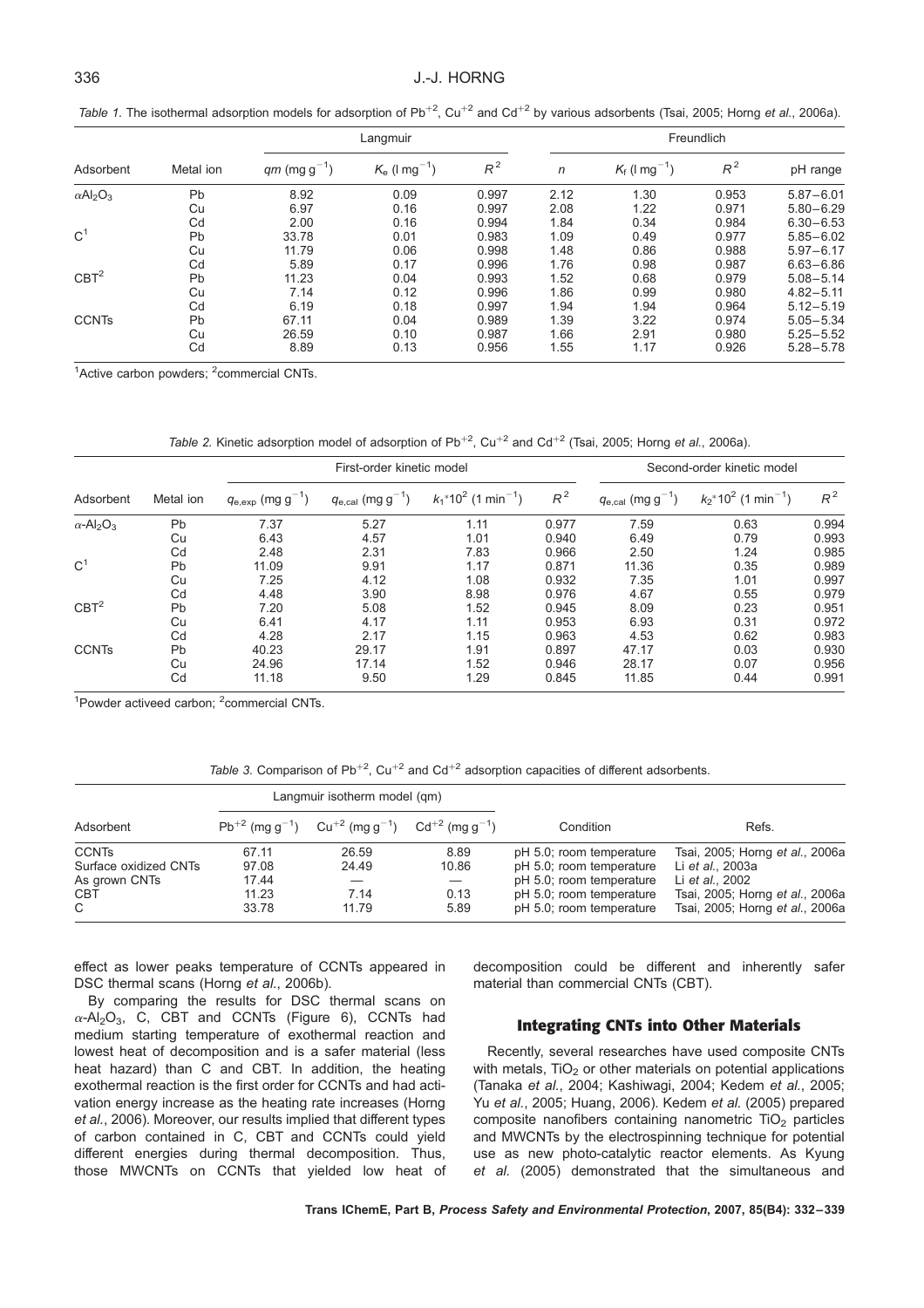# GROWING CARBON NANOTUBE ON ALUMINUM OXIDES 337

Table 4. CNTs properties, potential benefits, shortcomings and applications.

| Property                                        | <b>Benefits</b>                                                                                                                                                                              | Shortcomings                                                                                                                                                                                                                                                        | Application   |
|-------------------------------------------------|----------------------------------------------------------------------------------------------------------------------------------------------------------------------------------------------|---------------------------------------------------------------------------------------------------------------------------------------------------------------------------------------------------------------------------------------------------------------------|---------------|
| $(1)$ Small<br>particle size                    | • Large surface<br>• Good for uniform<br>surface coverage<br>• Fast reactions<br>• Better<br>conservation of<br>materials<br>• Better green<br>chemistry                                     | • Threat to respiratory/<br>membrane system<br>• Threat to dust<br>exploration<br>• Easy aggregation and<br>difficult heat dispassion<br>• Difficult to<br>detect/observe<br>• Easy penetration on<br>protective surfaces<br>• Un-controllable<br>Brownian movement | b,c,g         |
| $(2)$ Large<br>surface area                     | • Good catalyst<br>potential<br>• Good for uniform<br>surface coverage<br>• High buoyancy in<br>fluids<br>• Strong related to                                                                | • Highly reactive<br>/oxidative surface<br>• Easy aggregation due to<br>surface charges<br>• Large impact at small<br>amount                                                                                                                                        | a,b,c,d,e,q   |
| $(3)$ High<br>reactivity                        | small particle size<br>• Good catalyst use<br>• Better on specific<br>reaction<br>• Fast kinetics/quick<br>heat generation<br>• Good for process<br>intensification                          | • Fast reaction,<br>by-products coverage,<br>and/or equilibrium<br>• Reactive and explosive<br>dangers due to fast<br>reactions and large heat<br>generation                                                                                                        | a,b,c,d,e,f,q |
| (4) Electrical<br>and<br>magnetic<br>properties | • Related to large<br>surface area<br>• Many applications<br>in electronics and<br>electrical<br>engineering<br>• Easy manipulation<br>and manufacture<br>by electrical or<br>magnetic means | • Easy aggregation by<br>magnetic or electrical<br>forces<br>• Strong and dense<br>magnetic effect in small<br>amount and short<br>distance                                                                                                                         | b,g           |
| $(5)$ EHS<br>applications/concerns              | $\bullet$ Many<br>environmental<br>applications (pollutant<br>degradation/adsorption)<br>• Numerous<br>applications in<br>health and safety<br>applications, such<br>as sunscreen, and so on | Threat to health and<br>safety of operators or<br>users due to small size,<br>high reactivity and large<br>surface area<br>• Potential Impacts on<br>EHS management and<br>product's life cycle<br>• Unknown/potential<br>risks to environment                      | a,b,c,d,e,g   |

Note: (a) Chemical/accident treatment; (b) hazard protection; (c) air quality control; (d) chemical/toxics removal; (e) water quality control; (f) process intensification/green chemistry; (g) instrument analysis or interference. [From (a) to (e) were proposed by Koper et al., 2006].

synergistic conversion of dyes and heavy metal ions in aqueous suspensions was possible, the author and co-workers successfully applied Fe/Ni/composite MWCNTs with  $TiO<sub>2</sub>$  (Figure 7; similar to CCNTs) to photo-catalyse the azo dye (Huang, 2006) Future environmental applications are still under investigation. However, new hazards or concerns might be raised on the combination of nanoparticles with nanofibres. This study showed that CCNTs were no-worse in performance comparing to CBT and other nanomaterials. The author believes that using micro-sized carriers to grow nanoparticles or -fibres would be a better

approach without risking the unknown hazards of nanoparticles.

## Environmental Applications for CNTs and CCNTs

Many properties of CNTs promote abundant researches and applications: small particle size, large surface area, high reactivity, as well as electrical and magnetic properties. On the other hand, the EHS concerns are also abundant and alarming. Those properties, potential benefits, shortcomings and applications are listed in Table 4. However, many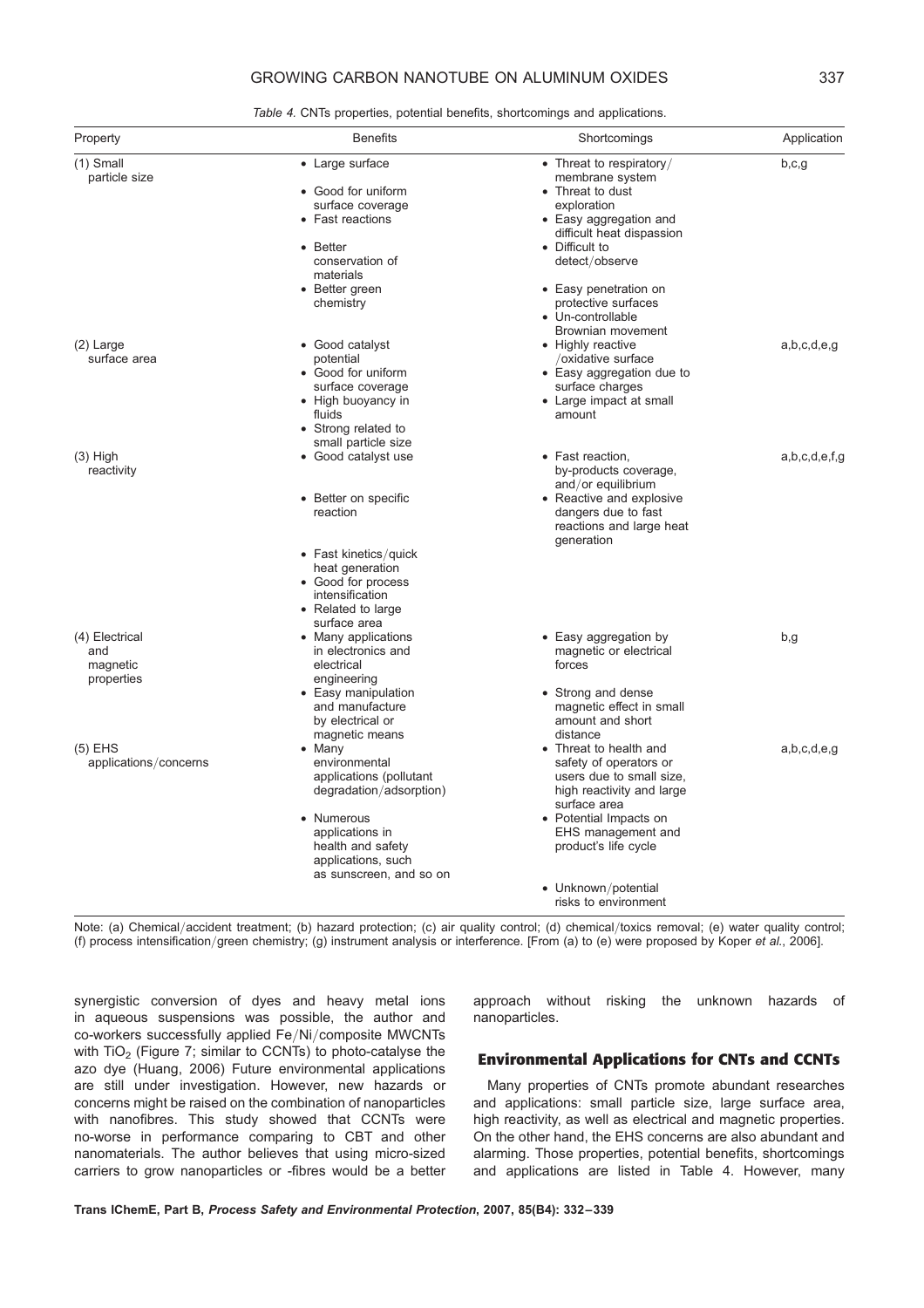

Figure 5. Recovery percentages and capacities of CCNTs with different concentrations (Normal as  $eq/L$ ) of  $HNO<sub>3</sub>$  and HCl concentrations.



Figure 6. Comparison of heat flow versus temperature by DSC tests on CCNTs, CBT, C and  $\alpha$ -Al<sub>2</sub>O<sub>3</sub> at heating rate: 4°C min<sup>-1</sup> .



Figure 7. SEM image of CNTs/Fe-Ni with 20 nm TiO<sub>2</sub>.

properties are related, such as small particle size, large surface area, high reactivity as well as EHS concerns. There are several environmental applications proposed for the nanocrystalline materials by Koper et al. (2006).

However, applications on process (intensification) and instrumentation (analysis) should be included as indicated in Table 4.

Upon examination of those properties and applications with CCNTs' characteristics, we found some advantages. From the above results, the author concluded that an innovative type of CCNTs was developed. By growing MWCNTs onto  $\alpha$ -Al<sub>2</sub>O<sub>3</sub>, CCNTs have not only a low decomposition heat but also a high adsorption capacity for metal ions. Those CCNTs not only exhibit good operational and separation properties from aqueous solutions but also indicate less hazard of EHS concerns because of heat reflection by their micro-sized carriers— $\alpha$ -Al<sub>2</sub>O<sub>3</sub>. In sum, with medium specific surface area and zeta potential, high adsorption capacity for metal ions, high recovery rate by acids, low decomposition heat for exothermal reaction, CCNTs developed by the author and co-workers (Tsai, 2005; Hsieh, 2006; Horng et al., 2006a, b) would be inherently safer materials than other CNTs available commercially. Thus, the development of nanomaterials for environmental applications should have EHS concerns in mind such as growing nanoparticles or nanofibres on micro-sized carriers or surfaces to avoid possible EHS impacts. This study has demonstrated the development and evaluation of an innovative and inherently safer nanomaterial—CCNTs with more stable thermal and surface properties. However, many more tests still need for practical applications of CCNTs on environmental engineering—such as column tests, recovery tests, and so on. We would continue the development CCNTs on other carrier materials as well as practical applications.

#### **CONCLUSIONS**

Upon the development of nanoparticles and their applications, several problems would associate with their inherent properties, such as large, reactive and change able surfaces. These properties could represent benefits or shortcomings—depending on their applications (Pritchard, 2004; Hayer, 2006). This study has shown that by growing CNTs on  $\alpha$ -Al<sub>2</sub>O<sub>3</sub> to form CCNTs would hold several advantages—operational convenience, less potential EHS impacts, and better thermal properties (Horng and Hsieh, 2005; Horng et al., 2006a, b; Hsieh and Horng, 2005; Hsieh et al., 2006). With CCNTs' medium specific surface area and zeta potential, high adsorption capacity for metal ions, high regeneration rate by acids, low decomposition heat for exothermal reaction, they have high adsorption capacities for Pb<sup>2+</sup>, Cu<sup>2+</sup> and Cd<sup>2+</sup>. The CCNTs exceeded the performance of the adsorbents of aluminum oxides, activated carbon and yielded preference adsorption order of  $Pb^{2+}$  > Cu<sup>2+</sup> > Cd<sup>2+</sup> similar to others (Li et al., 2003a).

The adsorption behaviours of Pb<sup>2+</sup>, Cu<sup>2+</sup> and Cd<sup>2+</sup> in aqueous solutions by as-grown CCNTs are in good agreement with the Langmuir adsorption isotherm and second order kinetic model with maximum individual adsorption capacities of 67.11, 26.59 and 8.89 mg  $q^{-1}$ (Horng et al., 2005; Hsieh et al., 2006). Those results were compatible to modified CNTs by acid/oxidation of others (Li et al., 2003a).

In order to broaden the applications of CCNTs, one recent study already attached  $TiO<sub>2</sub>$  on CCNTs with promising potential applications in catalytic reactions of dyes (Huang,